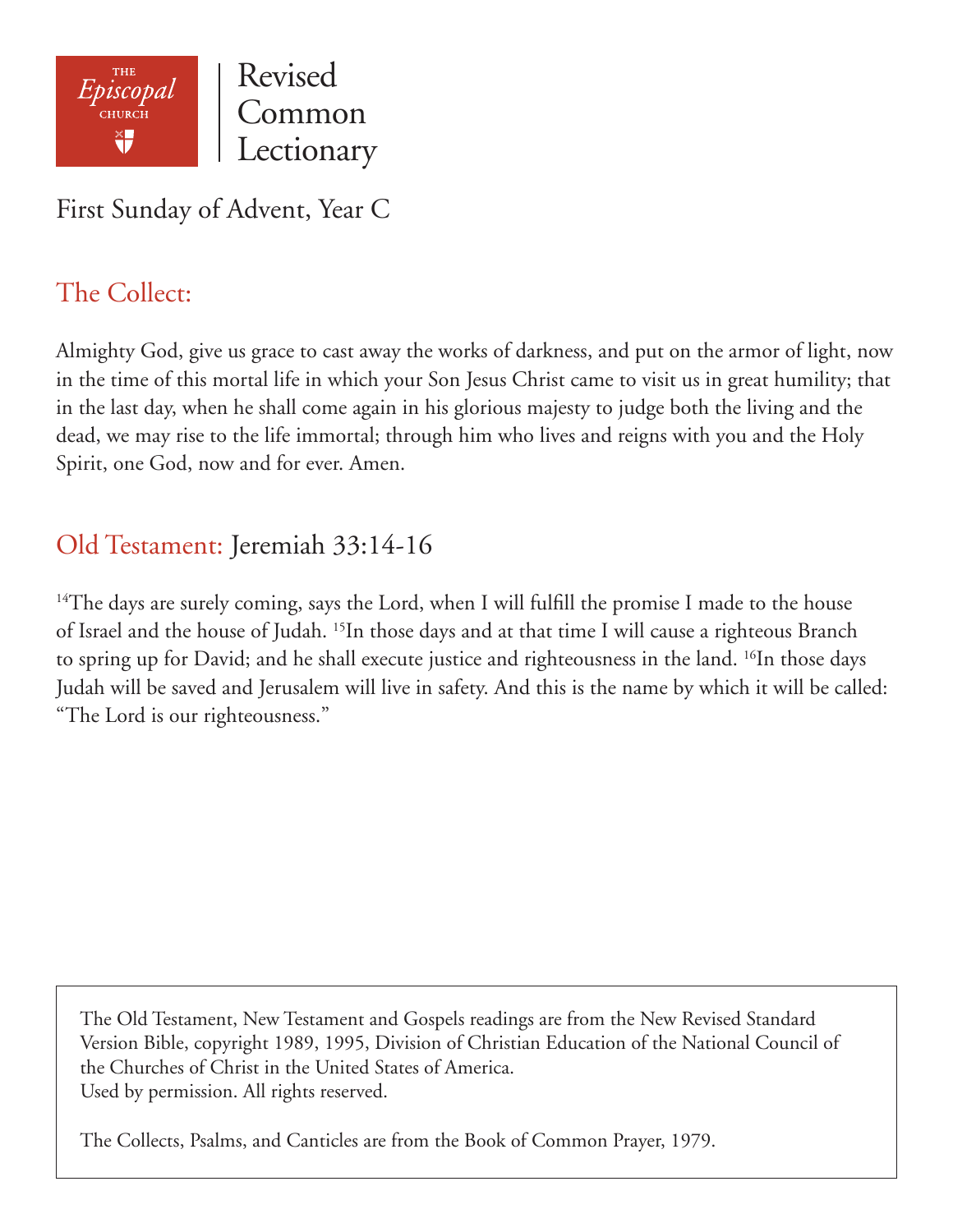#### Psalm: Psalm 25:1-10

1 To you, O Lord, I lift up my soul; my God, I put my trust in you; \* let me not be humiliated, nor let my enemies triumph over me. <sup>2</sup> Let none who look to you be put to shame;  $^*$  let the treacherous be disappointed in their schemes. 3 Show me your ways, O Lord, \* and teach me your paths.  $^4$  Lead me in your truth and teach me,  $^\ast$  for you are the God of my salvation; in you have I trusted all the day long. 5 Remember, O Lord, your compassion and love, \* for they are from everlasting.  $^6$  Remember not the sins of my youth and my transgressions;  $^\ast$  remember me according to your love and for the sake of your goodness, O Lord. 7 Gracious and upright is the Lord; \* therefore he teaches sinners in his way. 8 He guides the humble in doing right \* and teaches his way to the lowly.  $^9$  All the paths of the Lord are love and faithfulness  $^\ast$  to those who keep his covenant and his testimonies. <sup>10</sup> For your Name's sake, O Lord, \*

forgive my sin, for it is great.

### Epistle: 1 Thessalonians 3:9-13

 $^9{\rm How}$  can we thank God enough for you in return for all the joy that we feel before our God because of you? 10Night and day we pray most earnestly that we may see you face to face and restore whatever is lacking in your faith.

<sup>11</sup>Now may our God and Father himself and our Lord Jesus direct our way to you. <sup>12</sup>And may the Lord make you increase and abound in love for one another and for all, just as we abound in love for you. 13And may he so strengthen your hearts in holiness that you may be blameless before our God and Father at the coming of our Lord Jesus with all his saints.